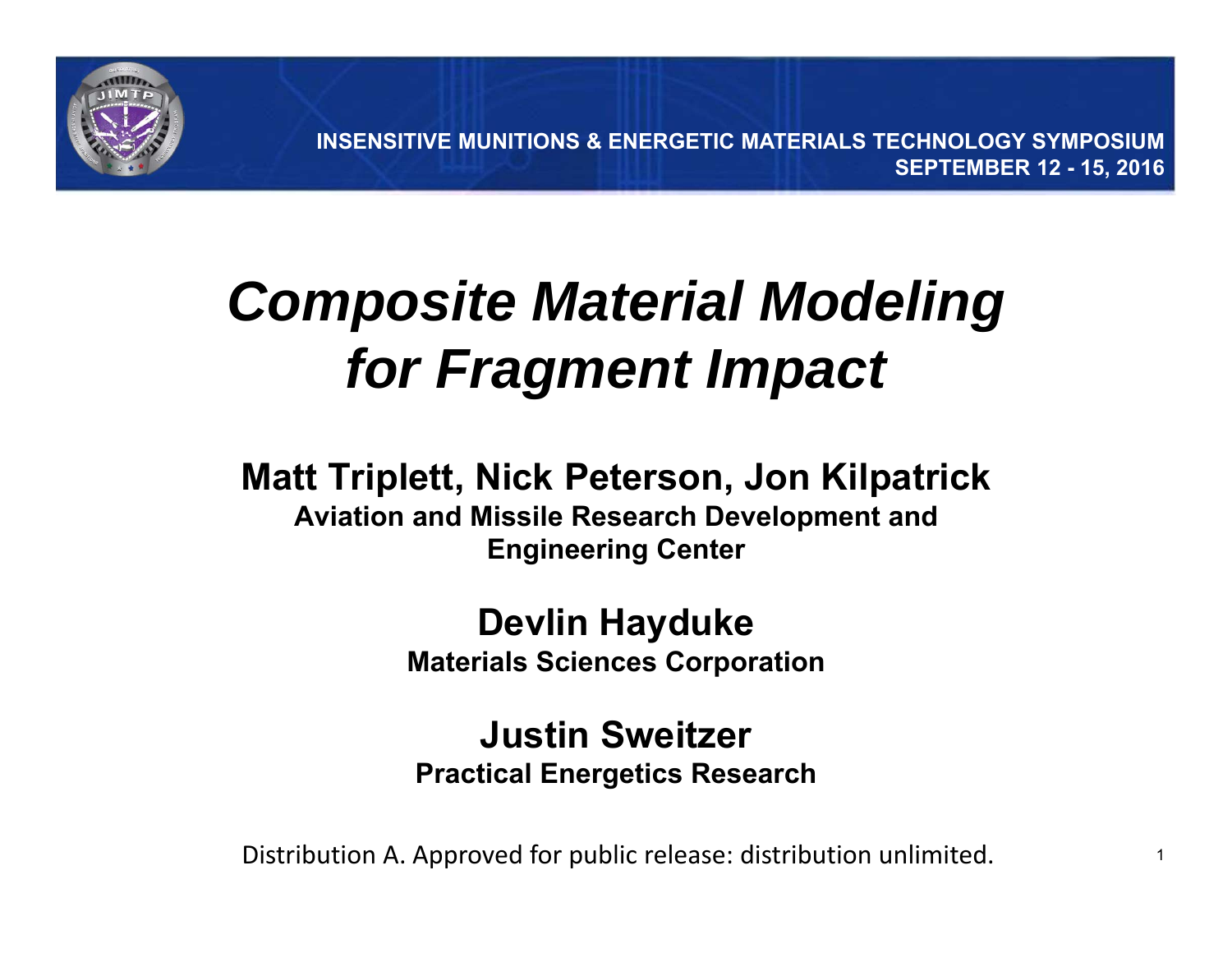#### *Introduction*

- $\blacktriangleright$  *Composites are being used as missile structures and predicting their response to fragment impact is of interest for insensitive munitions*
- *Composite shock properties are directionally dependent but data and modeling methods are limited [1,2]*





**Longitudinal Shock** 



**Transverse Shock** 

1. Key, C. T. and Schumacher, S. C., Anisotropic Shock Response of Unidirectional Composite Materials, 15<sup>th</sup> European Conference on Composite Materials, Venice, Italy, 24-28 June 2012.

2. Schumacher, S. C., Composite Layering Technique for Use in a Eulerian Shock Physics Code, Proceedings of the 17<sup>th</sup> American Physical Society on Shock Compression of Condensed Matter, Chicago, Illinois, 2011.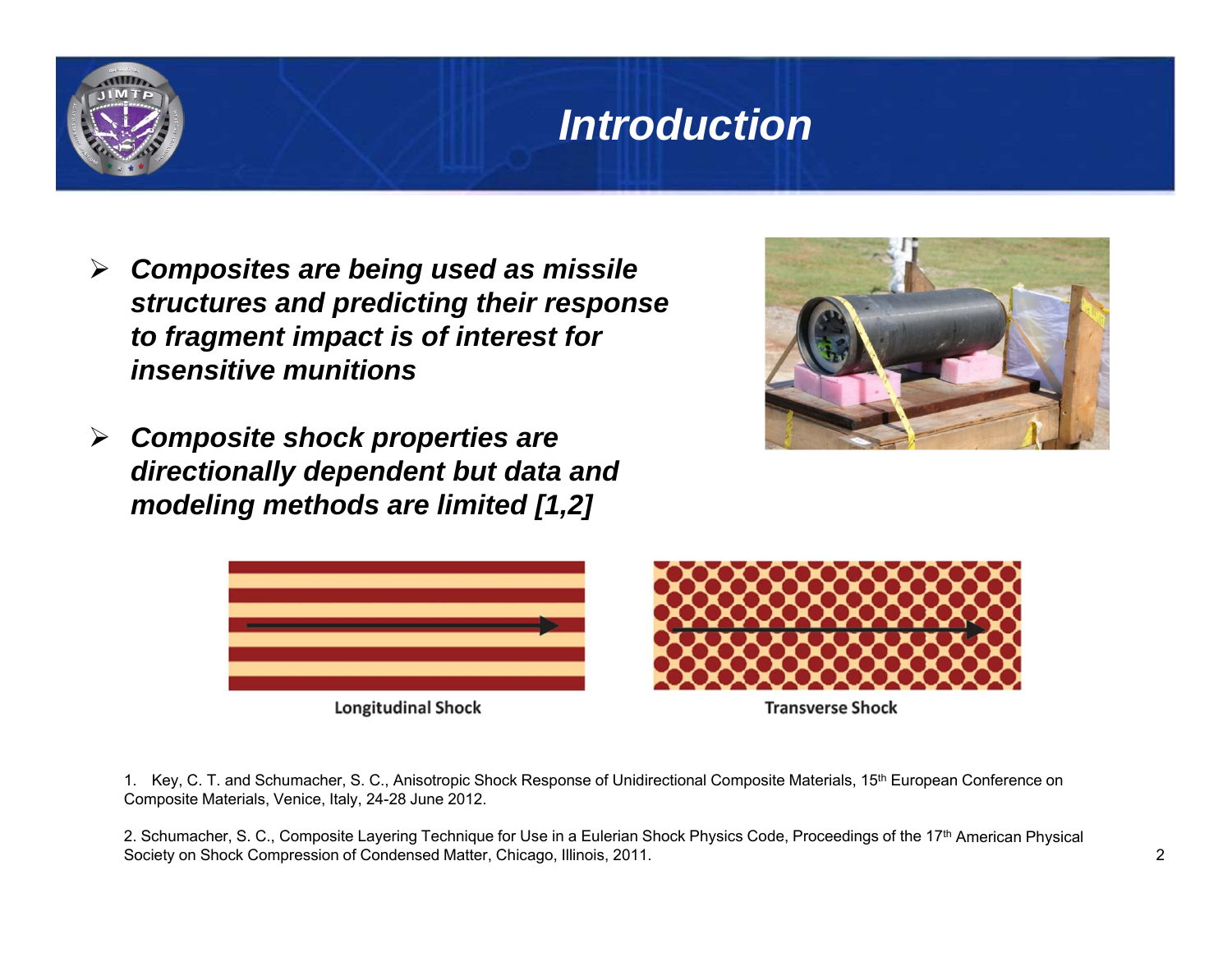## *Introduction*

- **Many combinations of carbon fibers and matrices are currently used in missile and warhead applications and obtaining shock properties using traditional methods are costly**
- **Micromechanics models can be used to estimate the shock properties of composites if the constituent properties are known**
- **The shock properties of many polymers have been characterized but there are many new specialty polymers that have not**
- **Group interaction modeling [3] can be used to estimate polymer shock properties at reduced cost via bench top experiments common to polymer laboratories**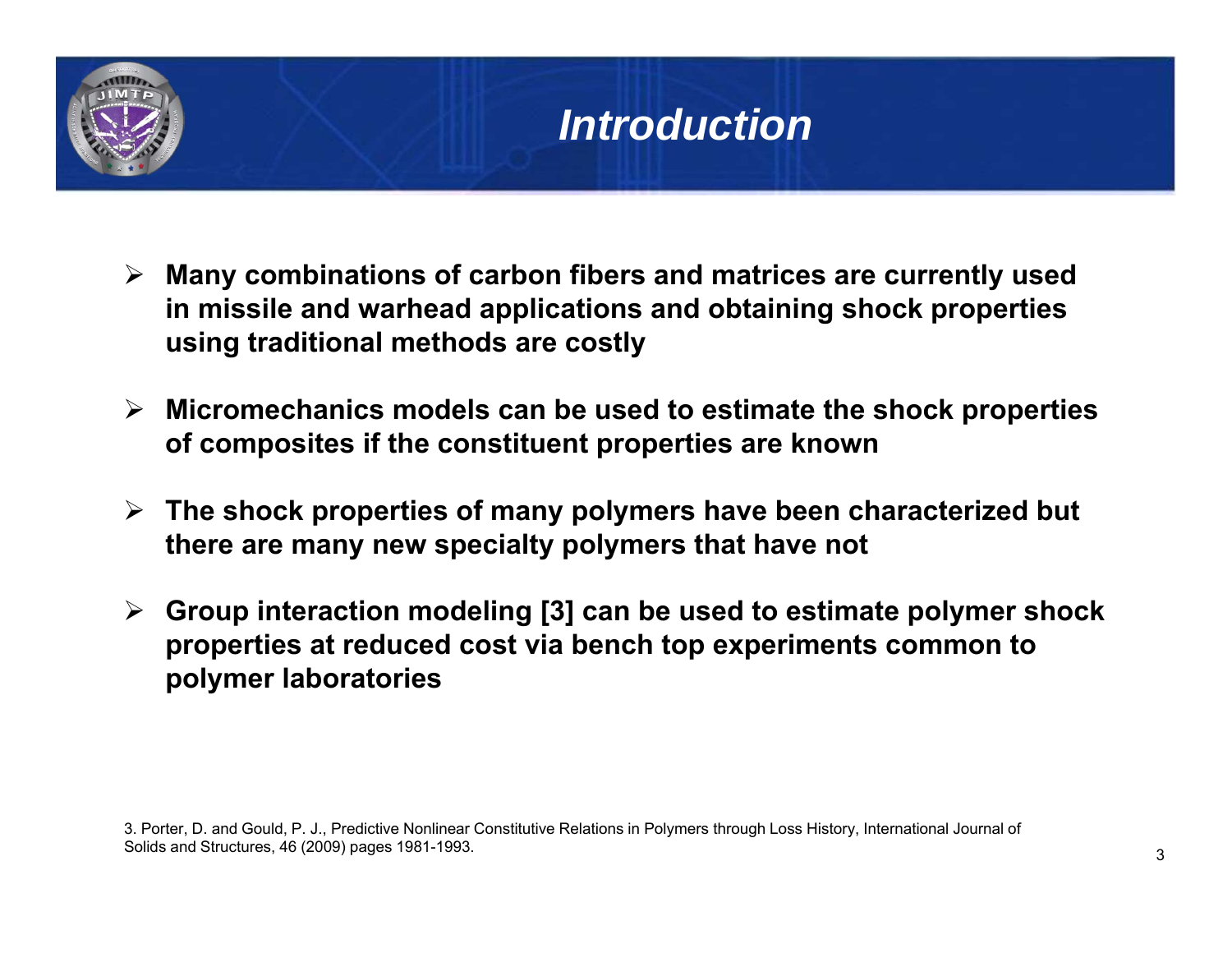- **Insensitive munitions fragment impact testing has shown that composites improve response in both warheads [4] and rocket motors [5]**
- **The warhead utilized a particle impact mitigation sleeve (PIMS) adjacent to the steel warhead case for shock mitigation**



 **The rocket motor used a composite motor case in place of the aluminum case for improved response**



4. Peterson, N. R. and Sweitzer, J. C., Composite Material Particle Impact Mitigation Sleeve Testing, 13th Hypervelocity Impact Symposium, Boulder, Colorado, 26-30 April 2015.

5. Esslinger, J. R. et.al., Evaluation of Less Shock Sensitive Minimum Smoke Propellants in High Performance Composite Cases, 2010 NDIA Insensitive Munitions & Energetic Materials Technology Symposium, Munich, Germany, 14 October 2010.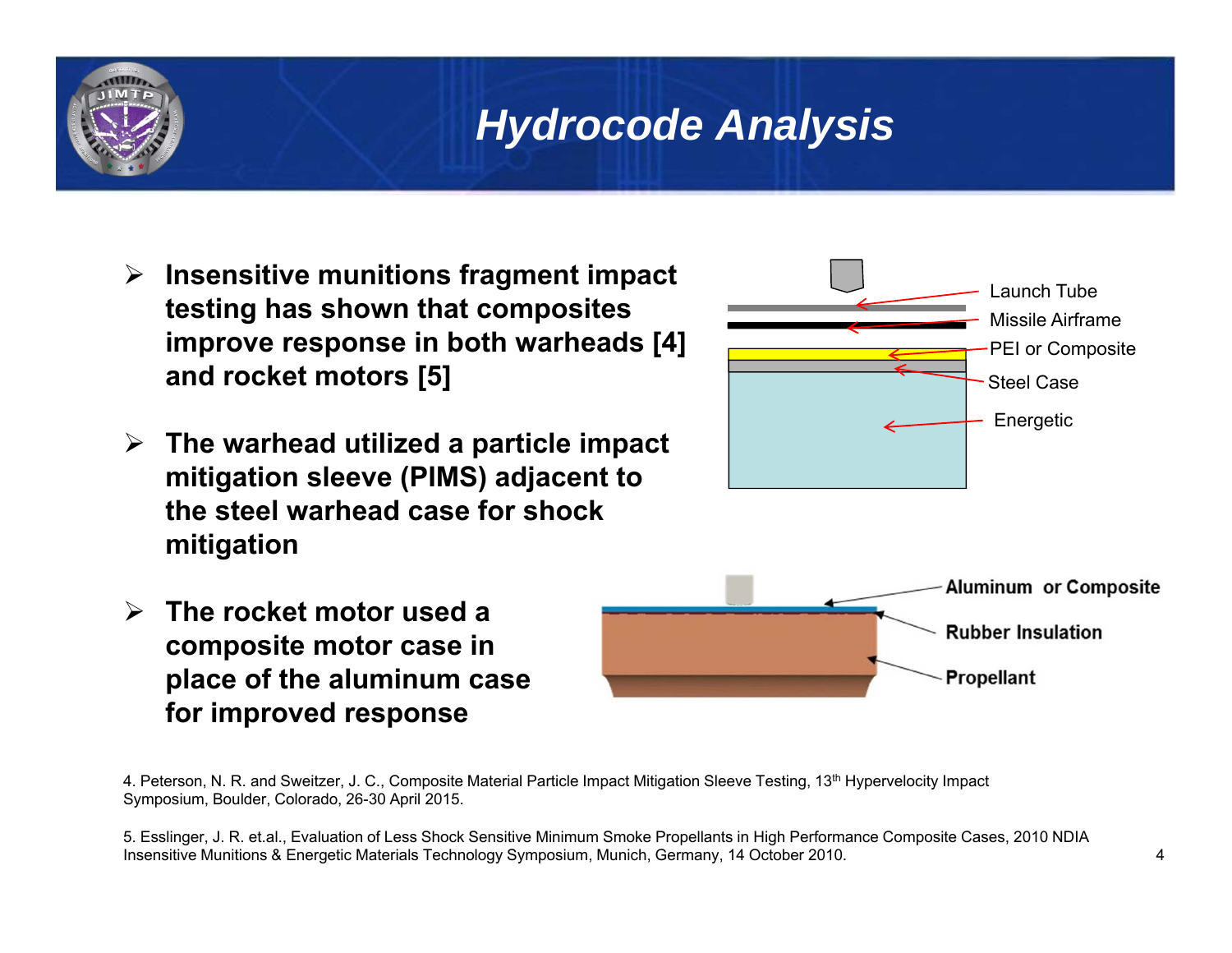

- $\blacktriangleright$  **Hydrocode analysis of the warhead was performed modeling the PIMS as polyetherimide (PEI) and composite with and without anisotropic shock**
- **Pressure contours at the same point in time show a discernable difference in the pressure wave propagation**





 $Y$  (cm)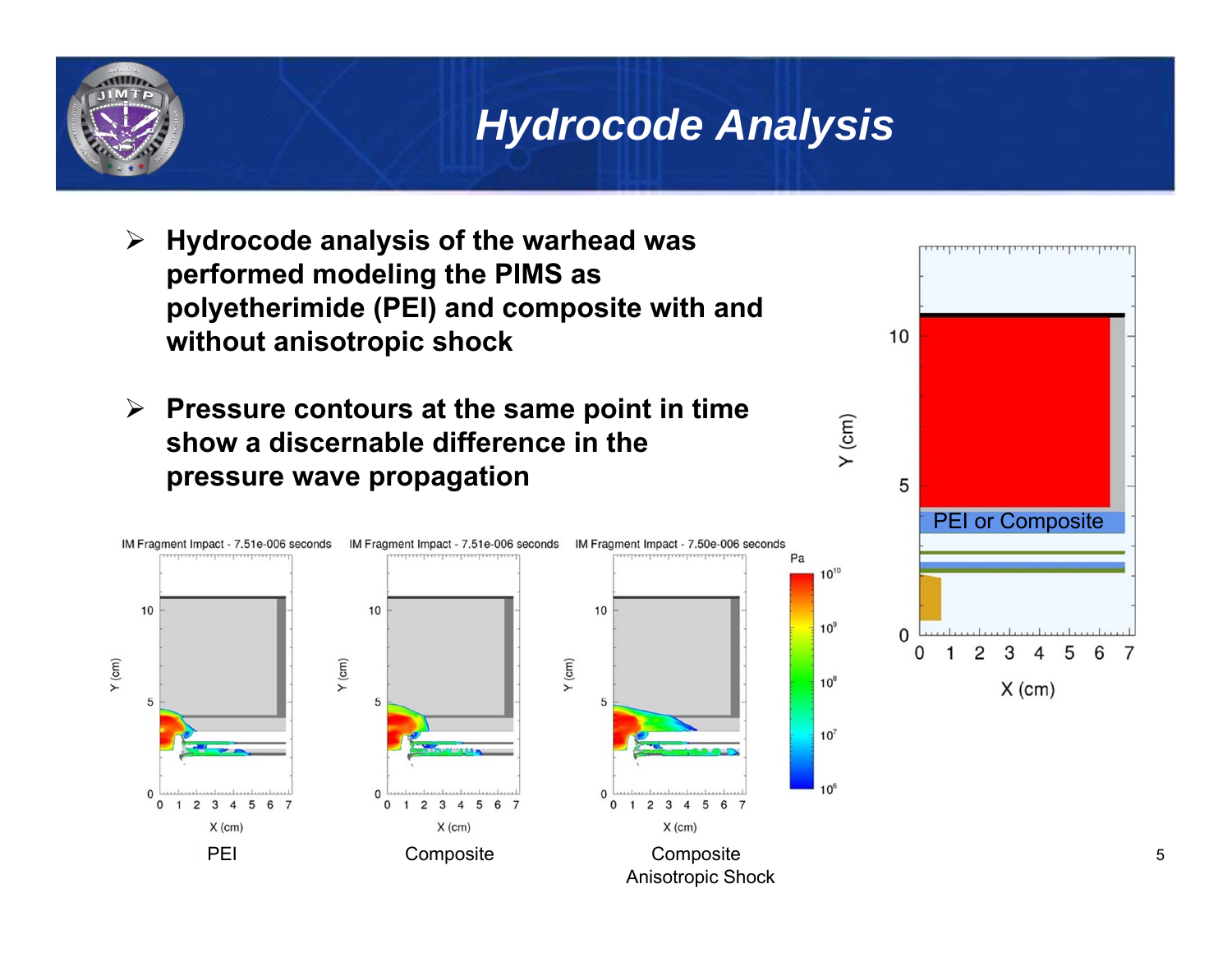$\blacktriangleright$ **Energy deposited into the energetic is reduced with the anisotropic shock model**

#### **Kinetic Energy Comparison**

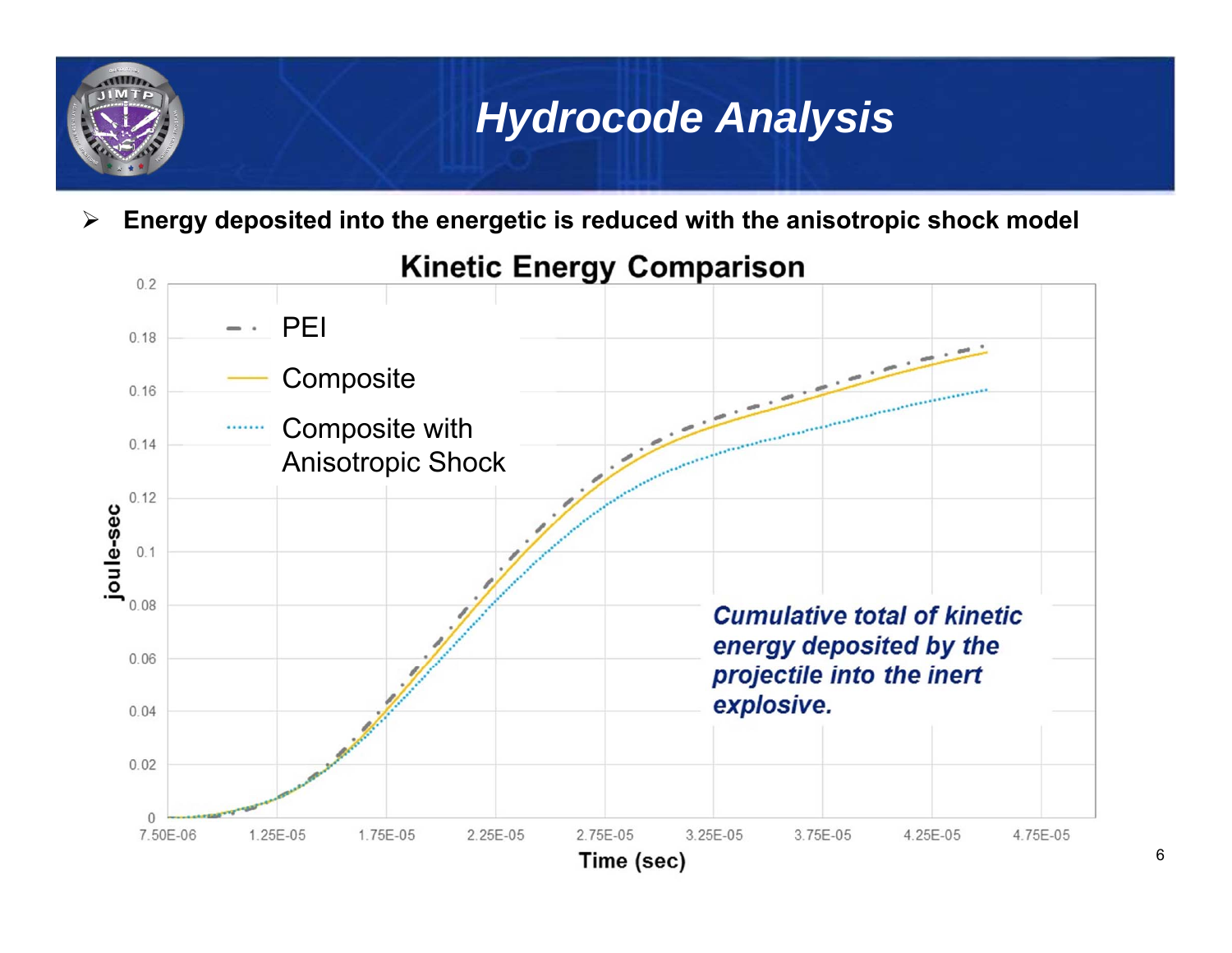

## *Hydrocode Modeling*

- **Hydrocode analysis of the motor case was performed using aluminum and composite with and without anisotropic shock**
- **The results show very little difference in the total energy deposited**
- **Very early in the impact event the energy in the propellant is lower for the composite with anisotropic shock**
- **The currently implemented anisotropic shock model corrects the hydrostatic pressure based on the elastic stiffness constants and couples it with the strength model, but still requires the isotropic EOS to be representative of the effective shock response of the composite in the direction of loading**
	- $\triangleright$  Investigating model inputs, e.g., EOS parameters, strengths, etc., to determine if they should be adjusted to provided a better representation of the composite material for the current regime of shock loading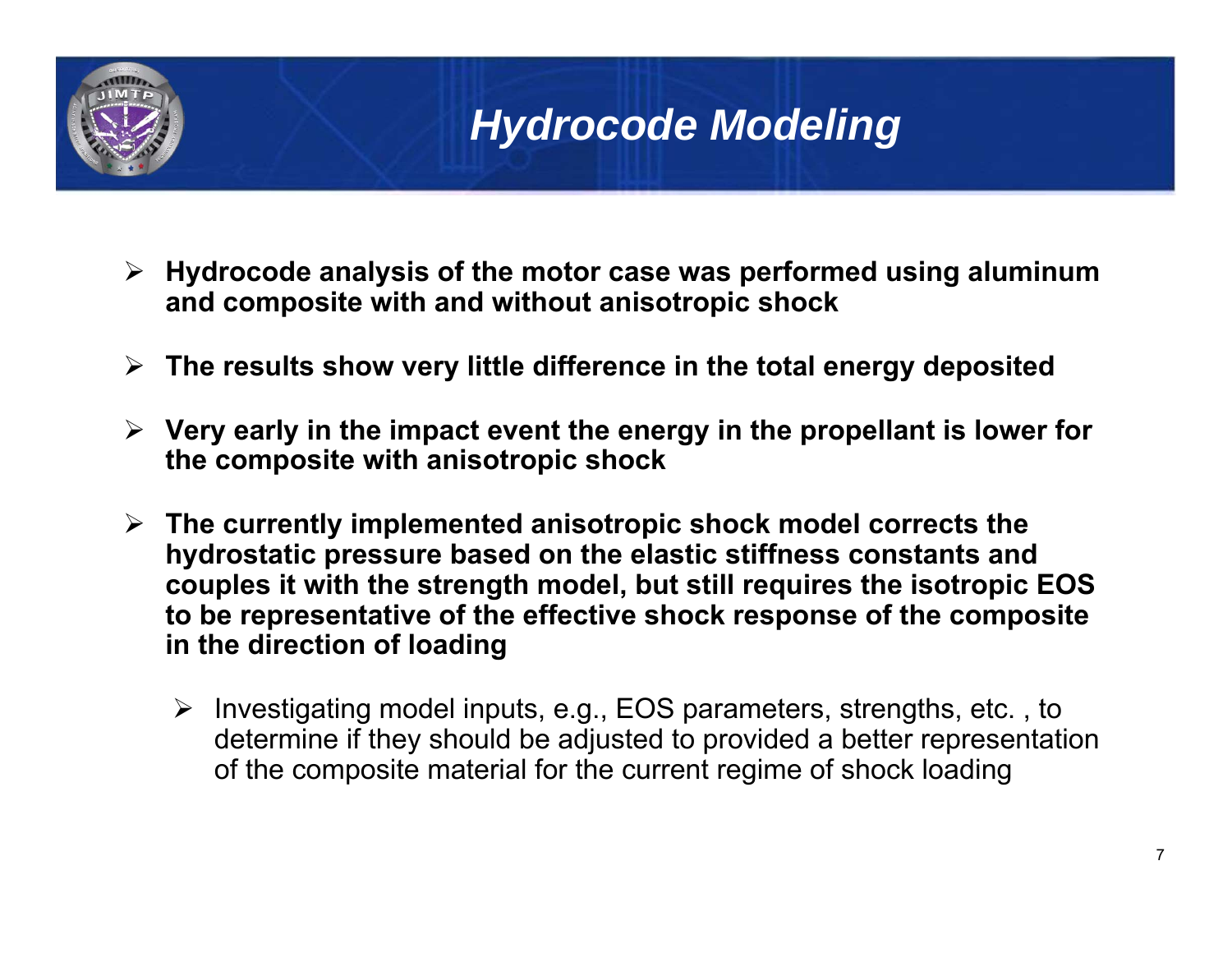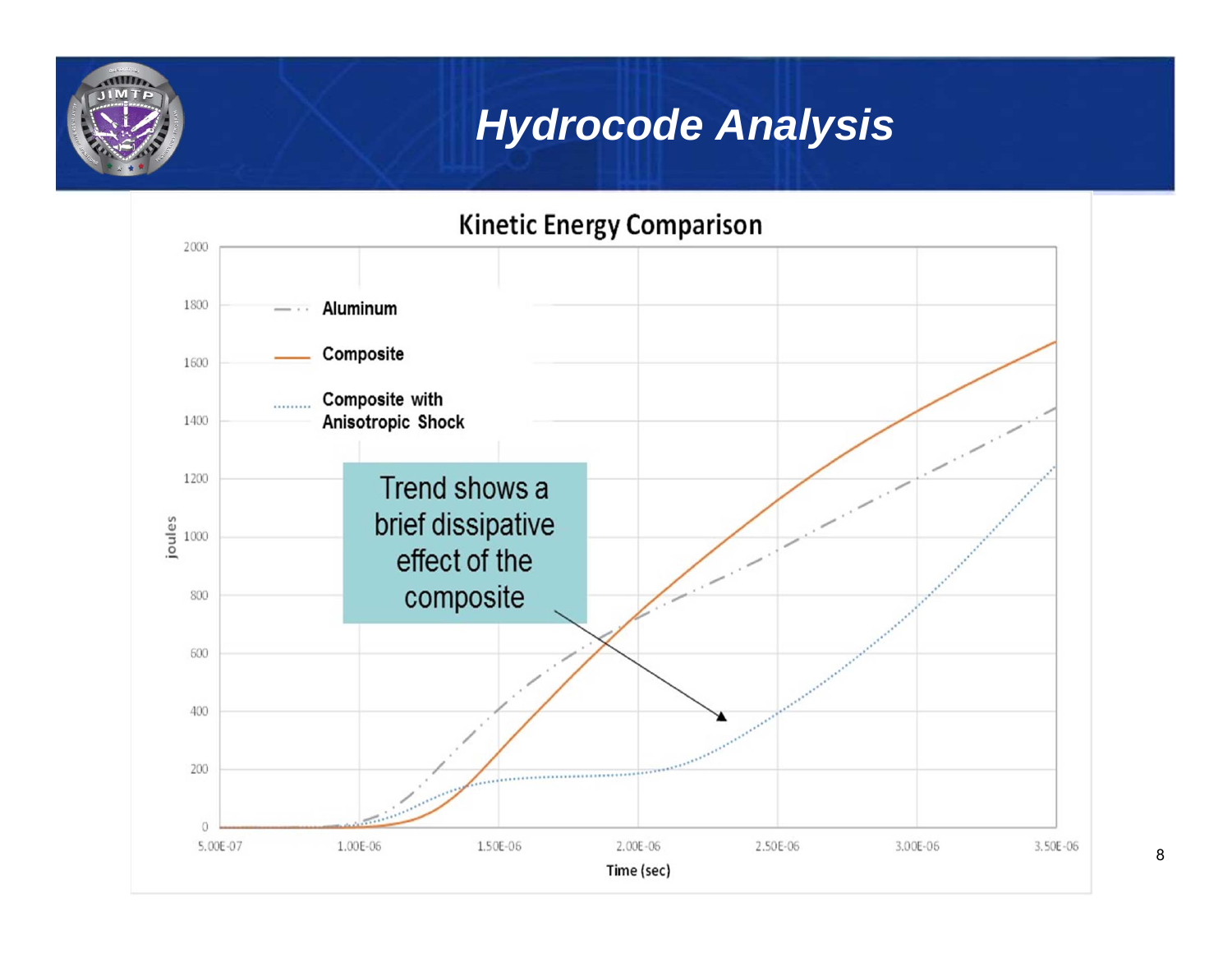

 $\blacktriangleright$  *Semi-analytical modeling of polymers to obtain strain rate dependent properties and EOS for polymers*

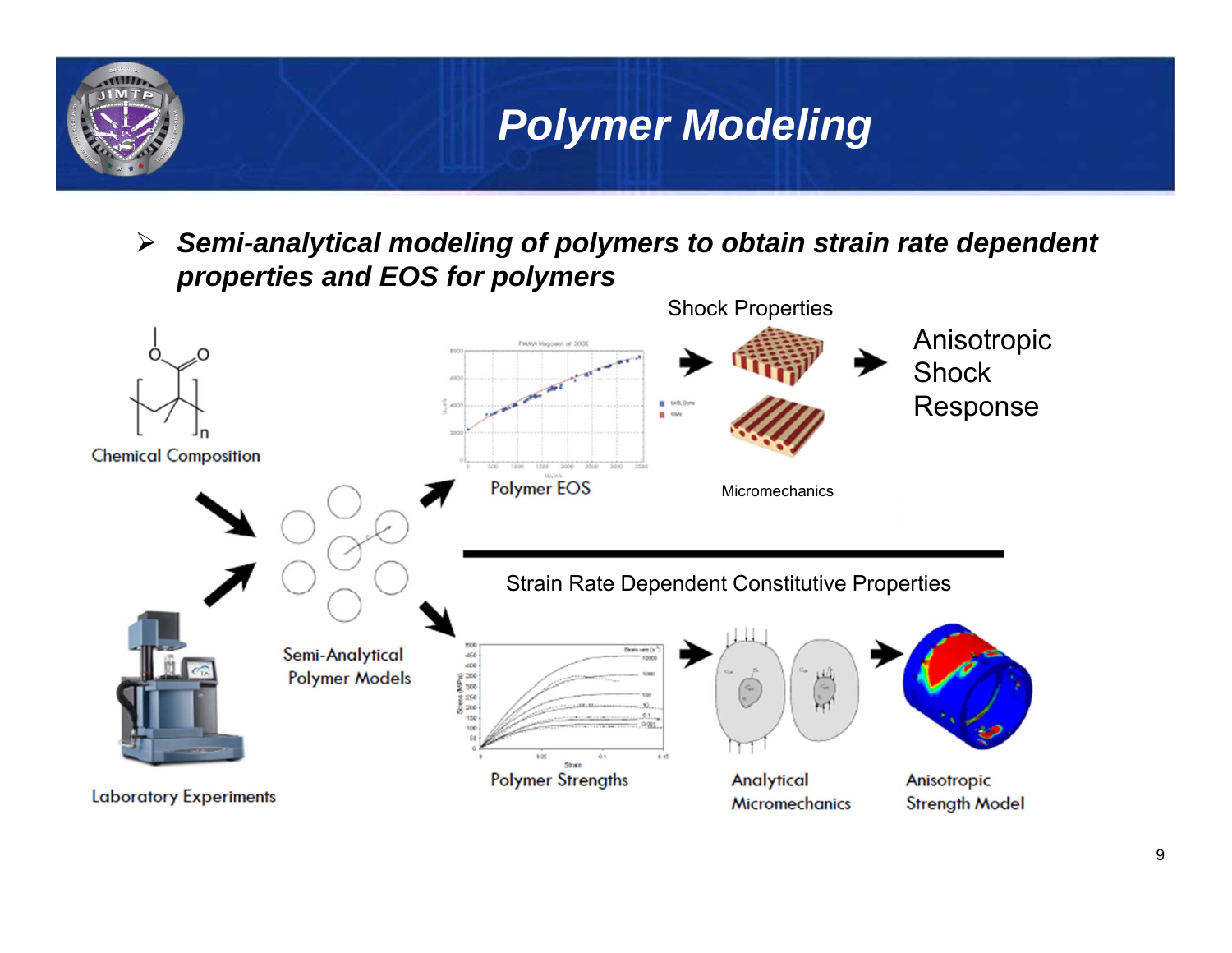# *Polymer Modeling*

 $\blacktriangleright$  *DMA (Dynamic Mechanical Analysis) on polymer samples to obtain parameters for PEI, toughened epoxy, un-toughened epoxy, simple epoxy*

 $\blacktriangleright$ *Model versus existing EOS data for PEI, simple epoxy, PMMA*

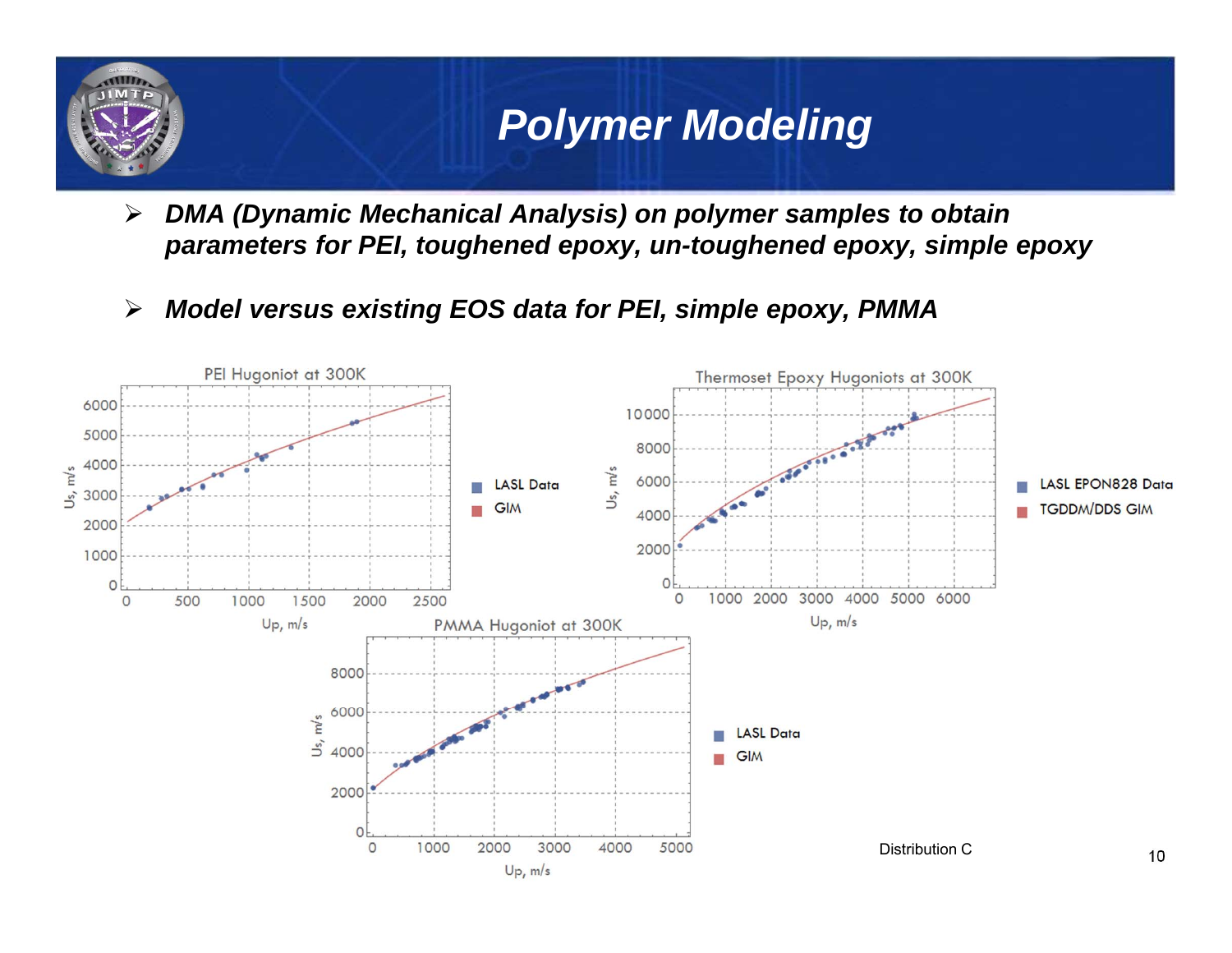## *Polymer Modeling*

- **Parameters that can be obtained by standard laboratory testing (DMA, etc.)**
	- П **Molecular Mass, van der Waals Volume, Cohesive Energy, Mer Unit Length in the Chain Axis, and Stiffness Along the Chain Axis**
- **Parameters that require non-standard 50 Kelvin specific heat testing**
	- **Thermal Degrees of Freedom and Reference Temperature**
- **For polymers with a known chemical composition, the model parameters can be estimated using existing data for functional groups commonly found in polymers**